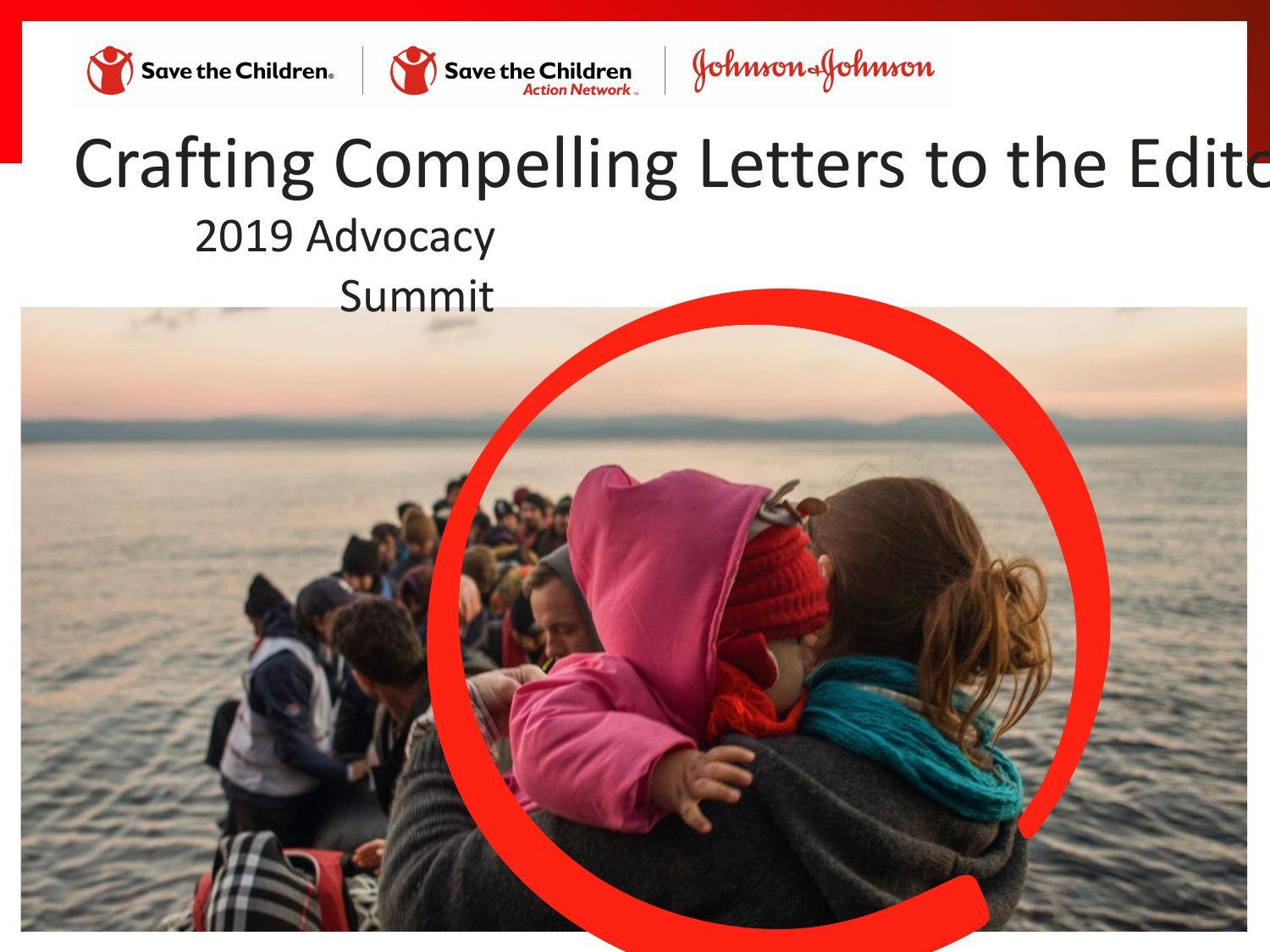# AGENDA

- 1. Welcome and agenda overview (5 mins)
- 2. Discussion (5 mins)
- 3. LTE guidelines and framework (10 mins)
- 4. LTE writing exercise (15 mins)
- 5. Exercise report-back (5 mins)
- 6. Close (5 mins)

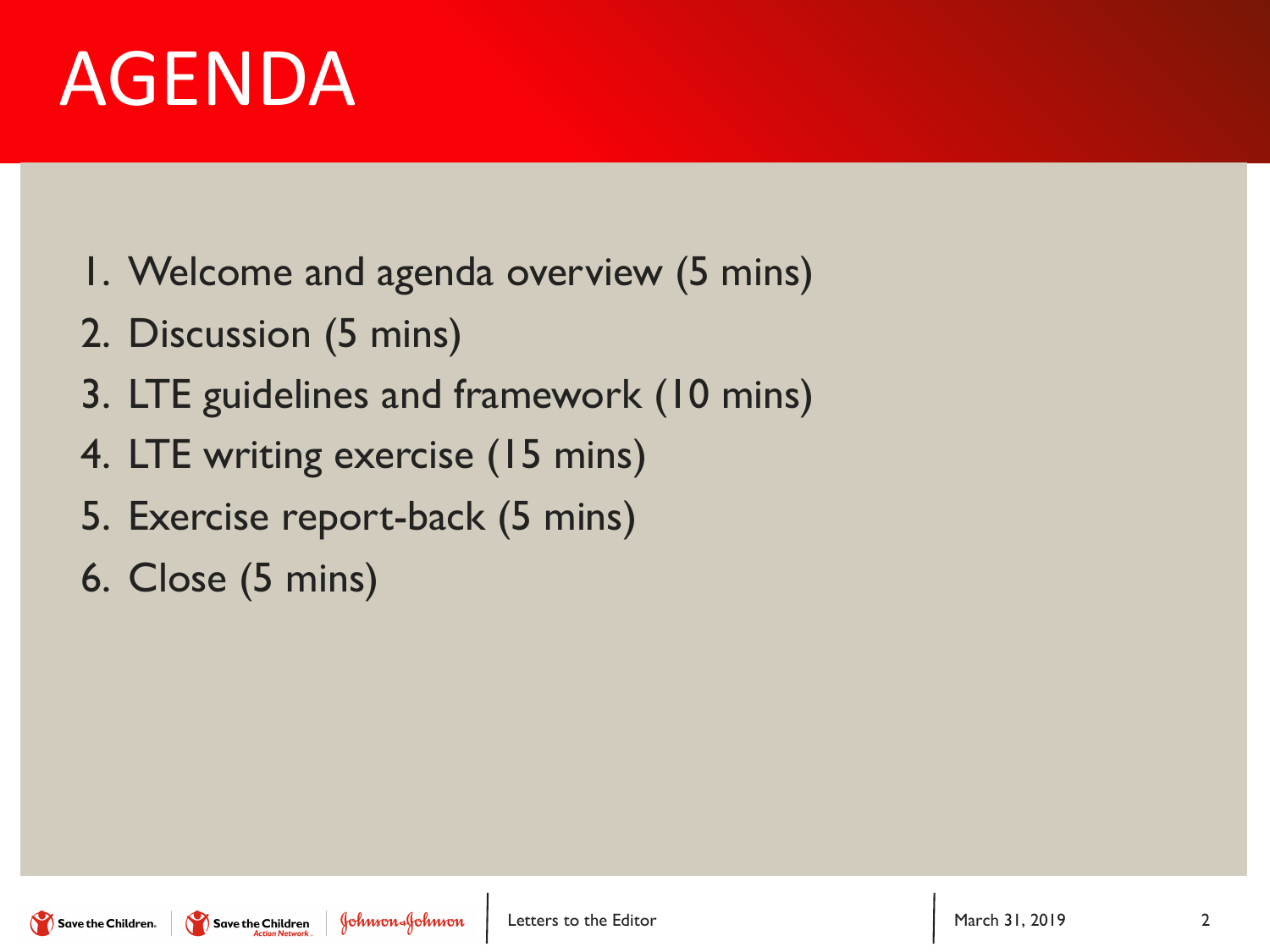## **LTE Guidelines and Tips**

- $\checkmark$  Identify the right paper
- $\times$  150-200 words long
- $\checkmark$  Make it personal
- $\checkmark$  Make it timely
- $\checkmark$  Make a hard ask
- $\checkmark$  Get a second pair of eyes
- $\checkmark$  Submit
- $\checkmark$  Be open to verification
- $\checkmark$  Keep an eye out!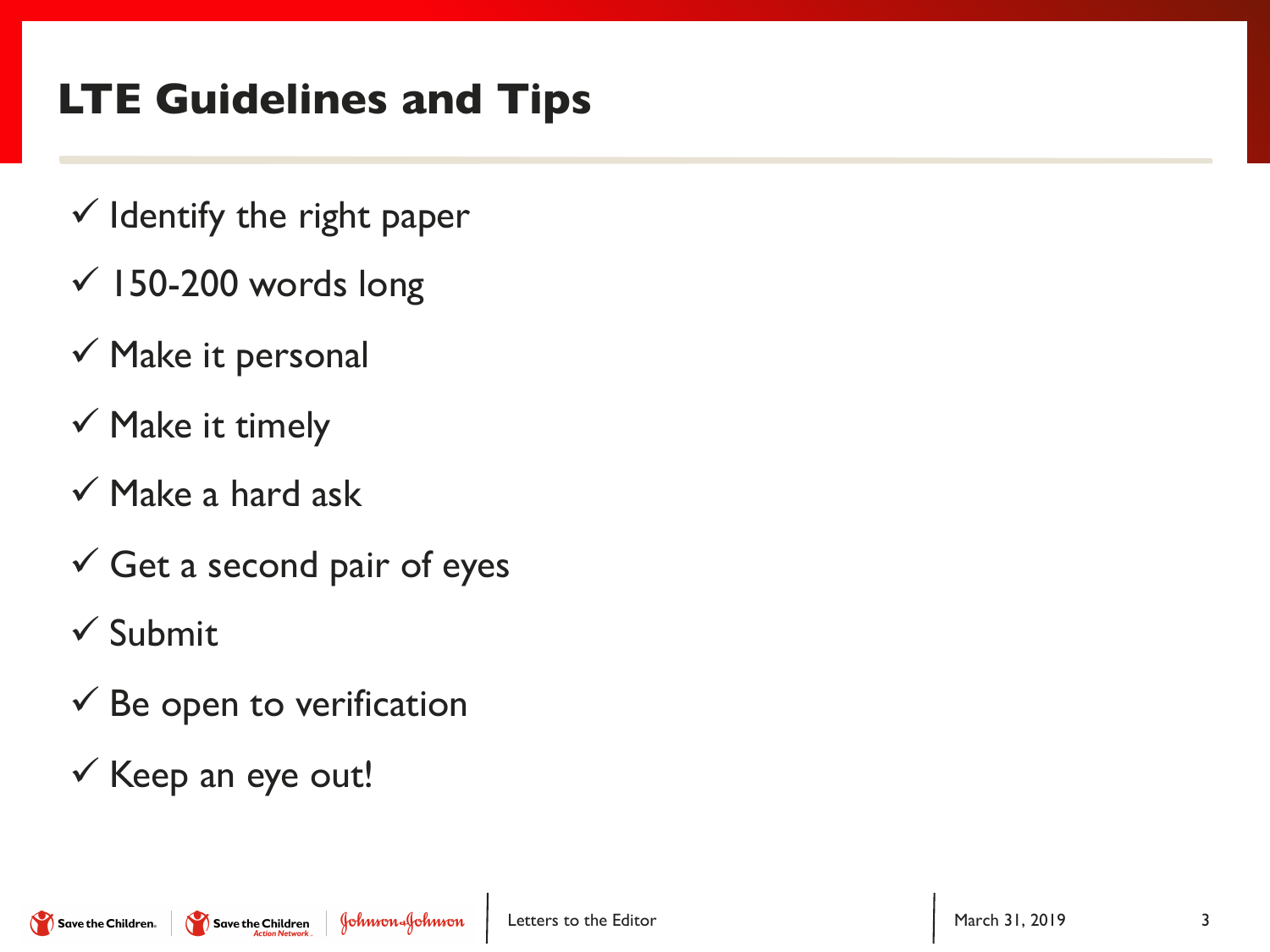### **The Nitty Gritty**

- $\checkmark$  Open with salutation
- $\checkmark$  Grab the reader's attention
- $\checkmark$  Explain your purpose at the outset
- $\checkmark$  Who are you and why do you care?
- $\checkmark$  Give evidence
- $\checkmark$  Make a hard ask
- $\checkmark$  Sign the letter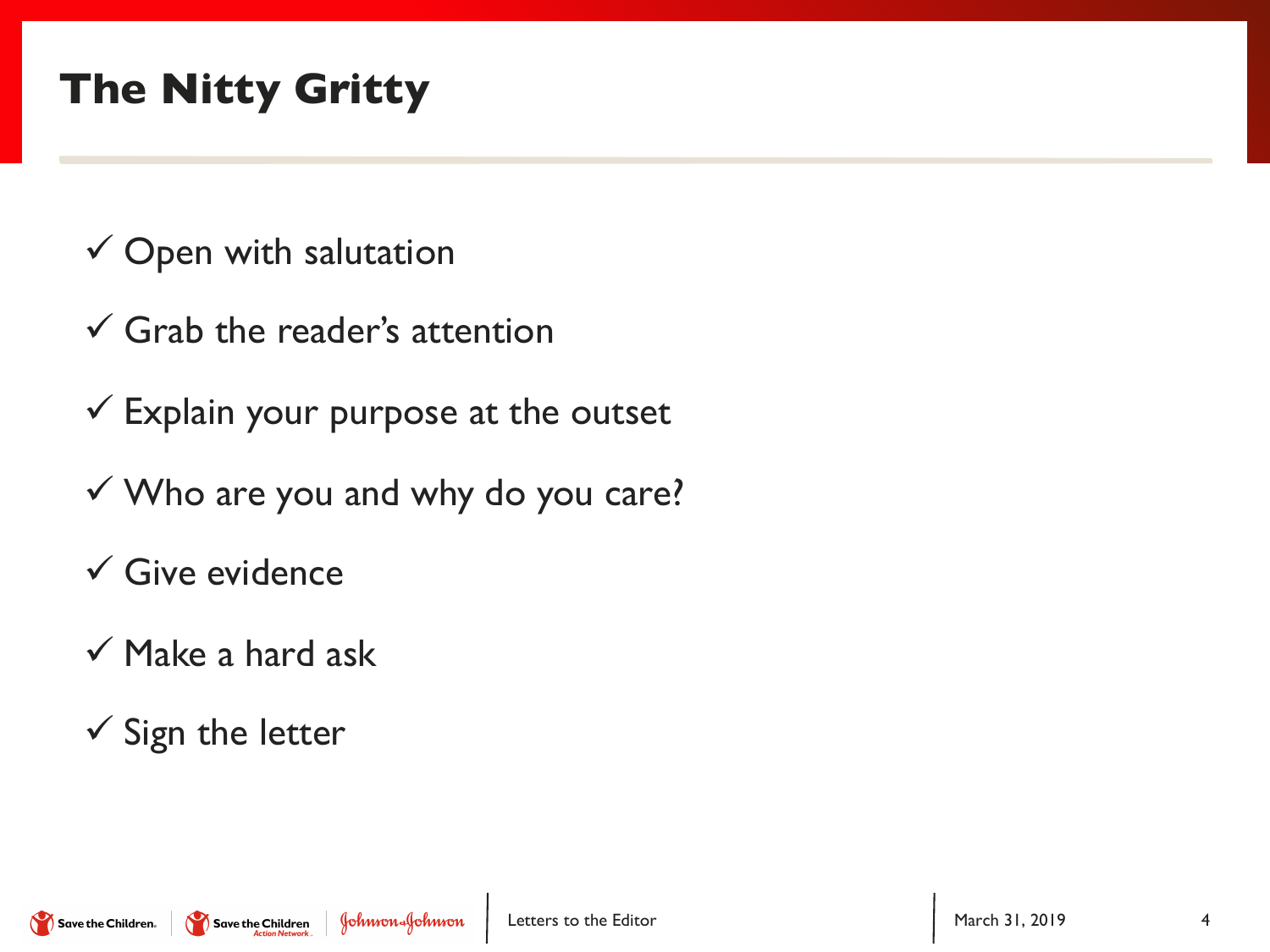To the editor,

The midterm elections are rapidly approaching and there's a lot at stake for Rhode Island's children, particularly when it comes to early childhood education. As a student at Brown University, I believe we must use our power to elect leaders who will expand learning opportunities – particularly for children.

That's one of the many reasons that I'm voting for Gov. Gina Raimondo, who has established universal full-day kindergarten and increased access to public pre-K by tripling enrollment. Recently, she announced a plan to provide free pre-K for all 4-year-olds in the state.

Education is near and dear to me. I hope to see every child receive the same high-quality education I'm fortunate to have here in Rhode Island. I believe Governor Raimondo is the person to make this vision a reality.

I urge fellow Rhode Islanders to head to the polls on Nov. 6 and vote for Raimondo, the only candidate who has made early education a priority.

#### **Rose Lang-Maso**

Providence

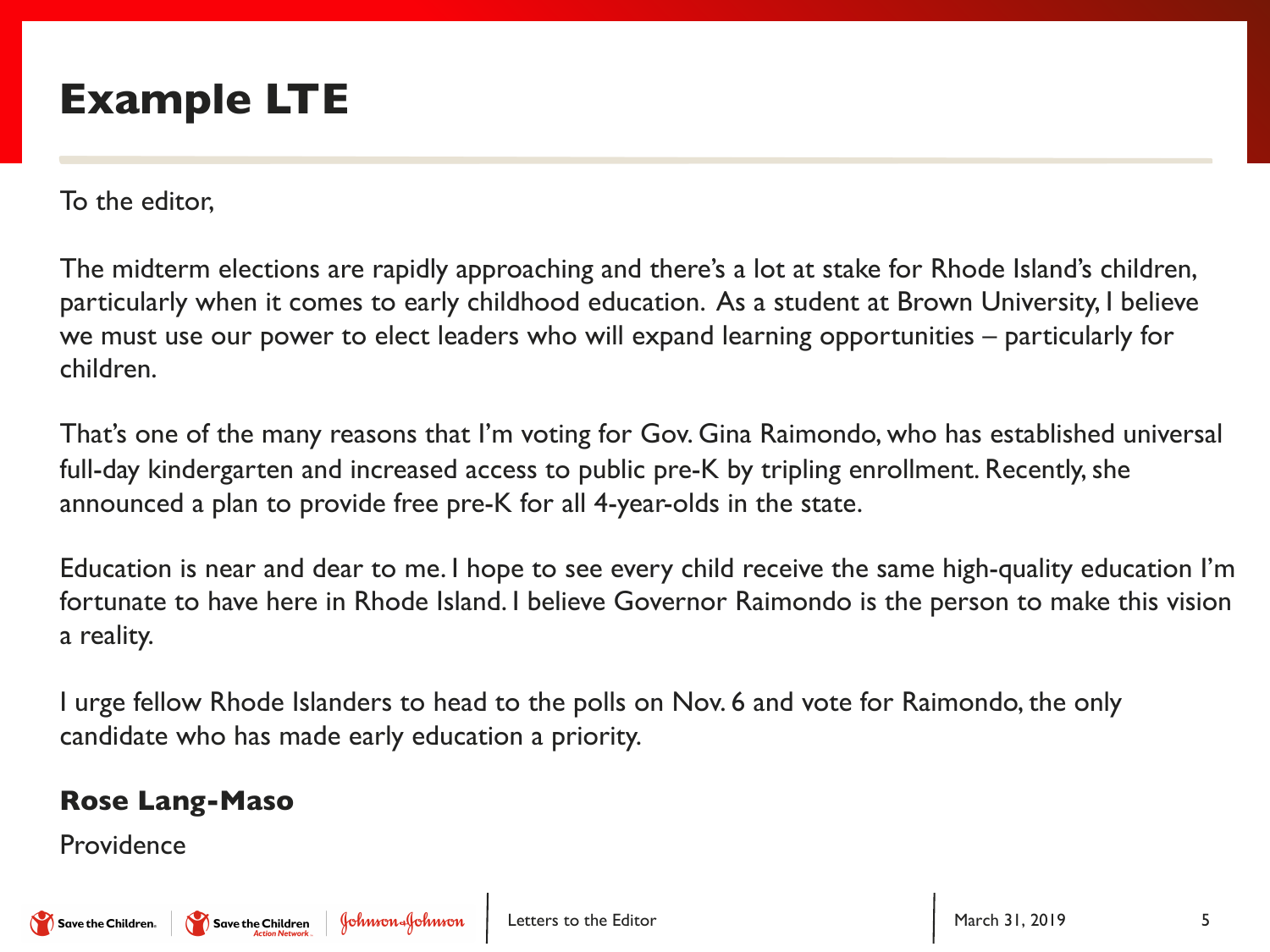To the editor,

The midterm elections are rapidly approaching and there's a lot at stake for Rhode Island's children, particularly when it comes to early childhood education. As a student at Brown University, I believe we must use our power to elect leaders who will expand learning opportunities – particularly for children.

That's one of the many reasons that I'm voting for Gov. Gina Raimondo, who has established universal full-day kindergarten and increased access to public pre-K by tripling enrollment. Recently, she announced a plan to provide free pre-K for all 4-year-olds in the state.

Education is near and dear to me. I hope to see every child receive the same high-quality education I'm fortunate to have here in Rhode Island. I believe Governor Raimondo is the person to make this vision a reality.

I urge fellow Rhode Islanders to head to the polls on Nov. 6 and vote for Raimondo, the only candidate who has made early education a priority.

#### **Rose Lang-Maso**

Providence

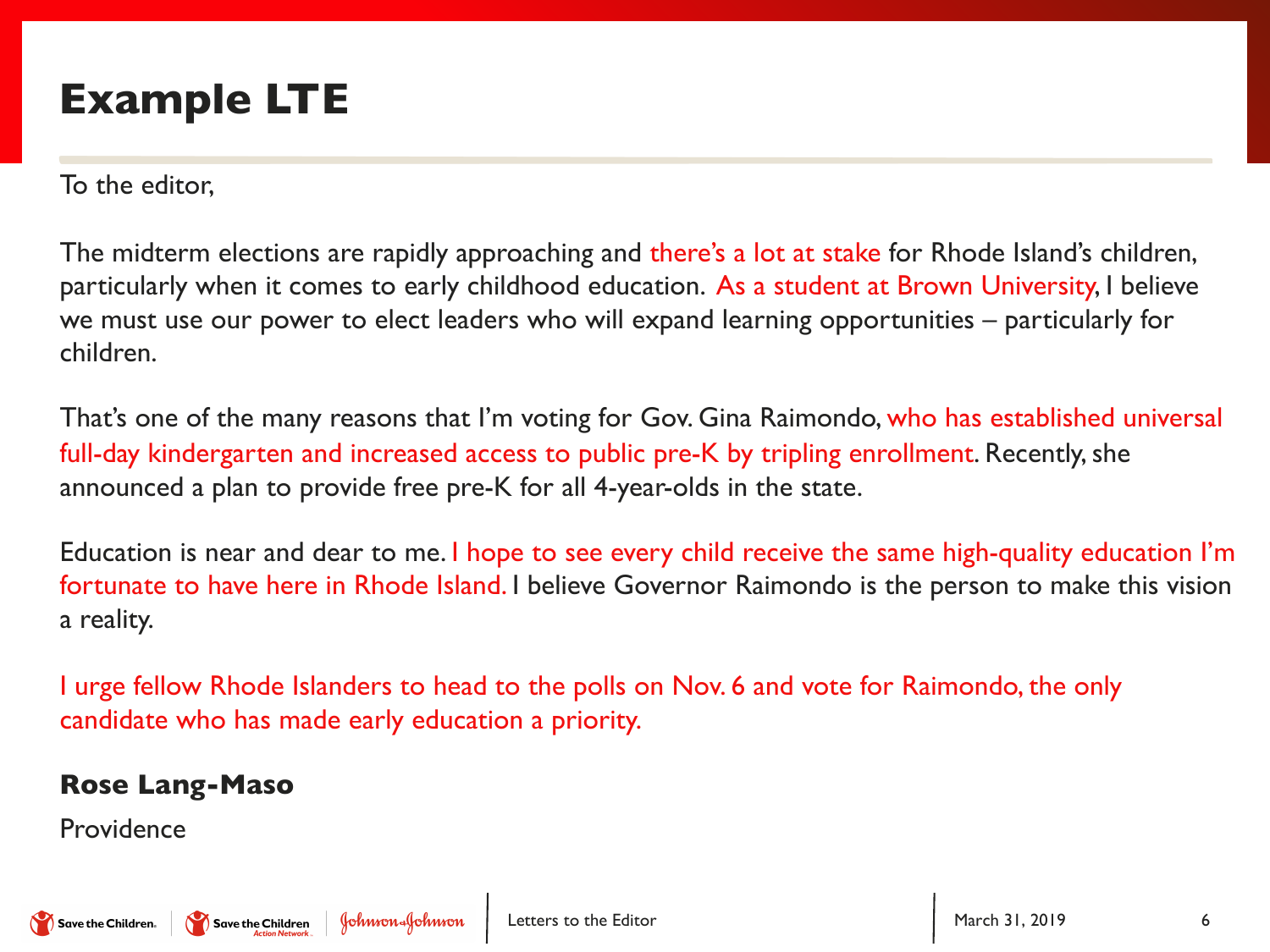To the editor,

The October 28<sup>th</sup> article, "Chicago is a child care desert, according to a new study" correctly highlights the urgent need for more early education and child care services throughout Illinois.

All kids deserve a strong start in life and high-quality child care plays a critical role in a child's path toward success.

We know that kids who don't participate in early learning programs before age 4 are up to 18 months behind their peers who were fortunate enough to access these programs. Yet five out of six kids in Chicago live in a child care desert, meaning there is only one child care slot open for every three children. And parents often complain about the low-quality and mortgage-rivaling costs of the slots that are available.

The reason the problem exists is simple. Total spending on children has decreased by 5 percent over the last two years, severely impacting already underfunded programs. In fact, according to the national advocacy organization Family First, the share of federal spending dedicated to children is just 8 percent of the federal budget, despite the fact that children are 25 percent of the population.

I urge our state and federal lawmakers to work to increase access to high-quality child care programs and make early childhood education a funding priority in their fiscal 2017 budgets.

Let's invest in kids and make sure they are no longer left behind.

Harini Madheswaran

Chicago, Illinois

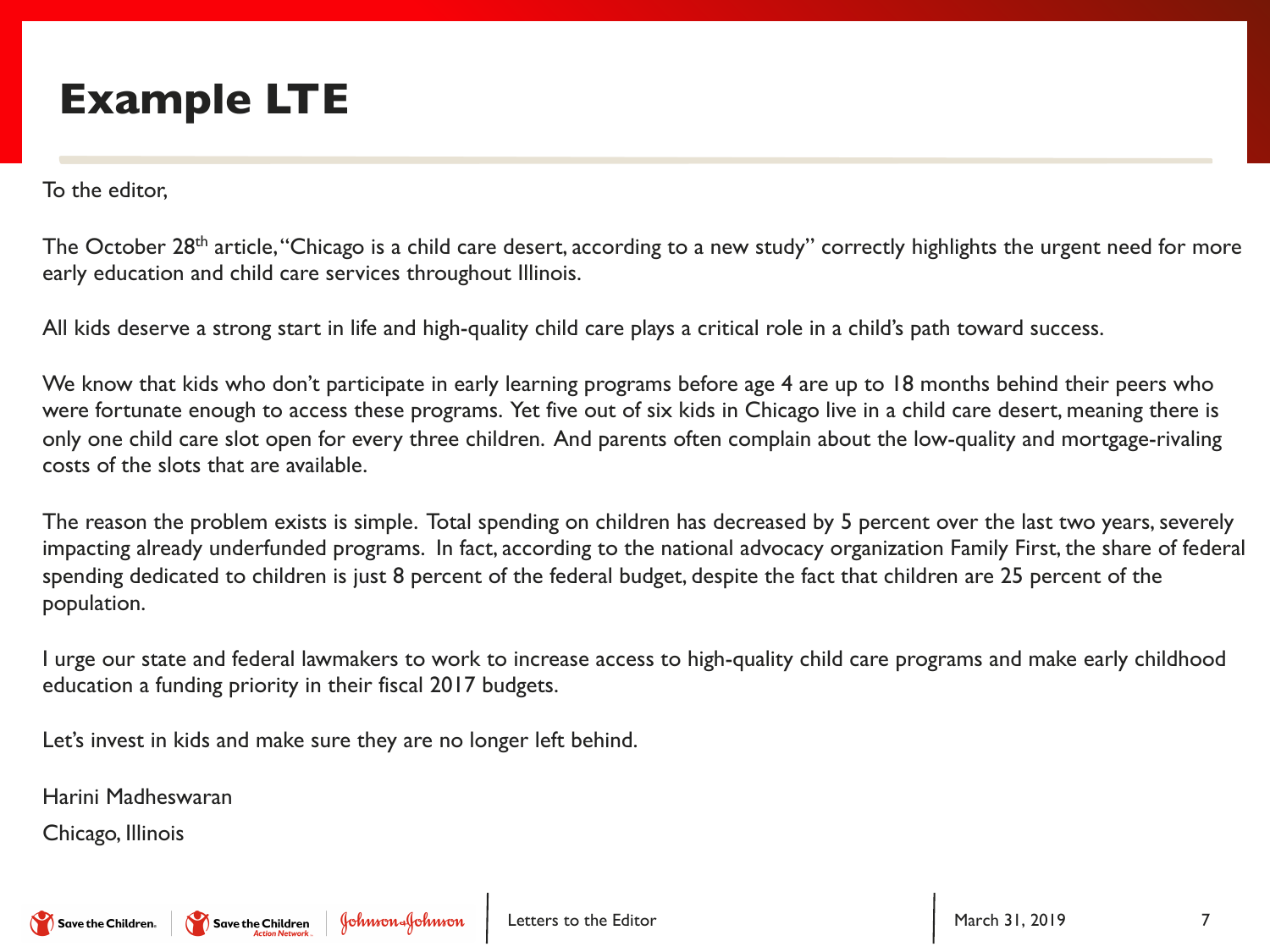To the editor,

The October 28<sup>th</sup> article, "Chicago is a child care desert, according to a new study" correctly highlights the urgent need for more early education and child care services throughout Illinois.

All kids deserve a strong start in life and high-quality child care plays a critical role in a child's path toward success.

We know that kids who don't participate in early learning programs before age 4 are up to 18 months behind their peers who were fortunate enough to access these programs. Yet five out of six kids in Chicago live in a child care desert, meaning there is only one child care slot open for every three children. And parents often complain about the low-quality and mortgage-rivaling costs of the slots that are available.

The reason the problem exists is simple. Total spending on children has decreased by 5 percent over the last two years, severely impacting already underfunded programs. In fact, according to the national advocacy organization Family First, the share of federal spending dedicated to children is just 8 percent of the federal budget, despite the fact that children are 25 percent of the population.

I urge our state and federal lawmakers to work to increase access to high-quality child care programs and make early childhood education a funding priority in their fiscal 2017 budgets.

Let's invest in kids and make sure they are no longer left behind.

Harini Madheswaran

Chicago, Illinois

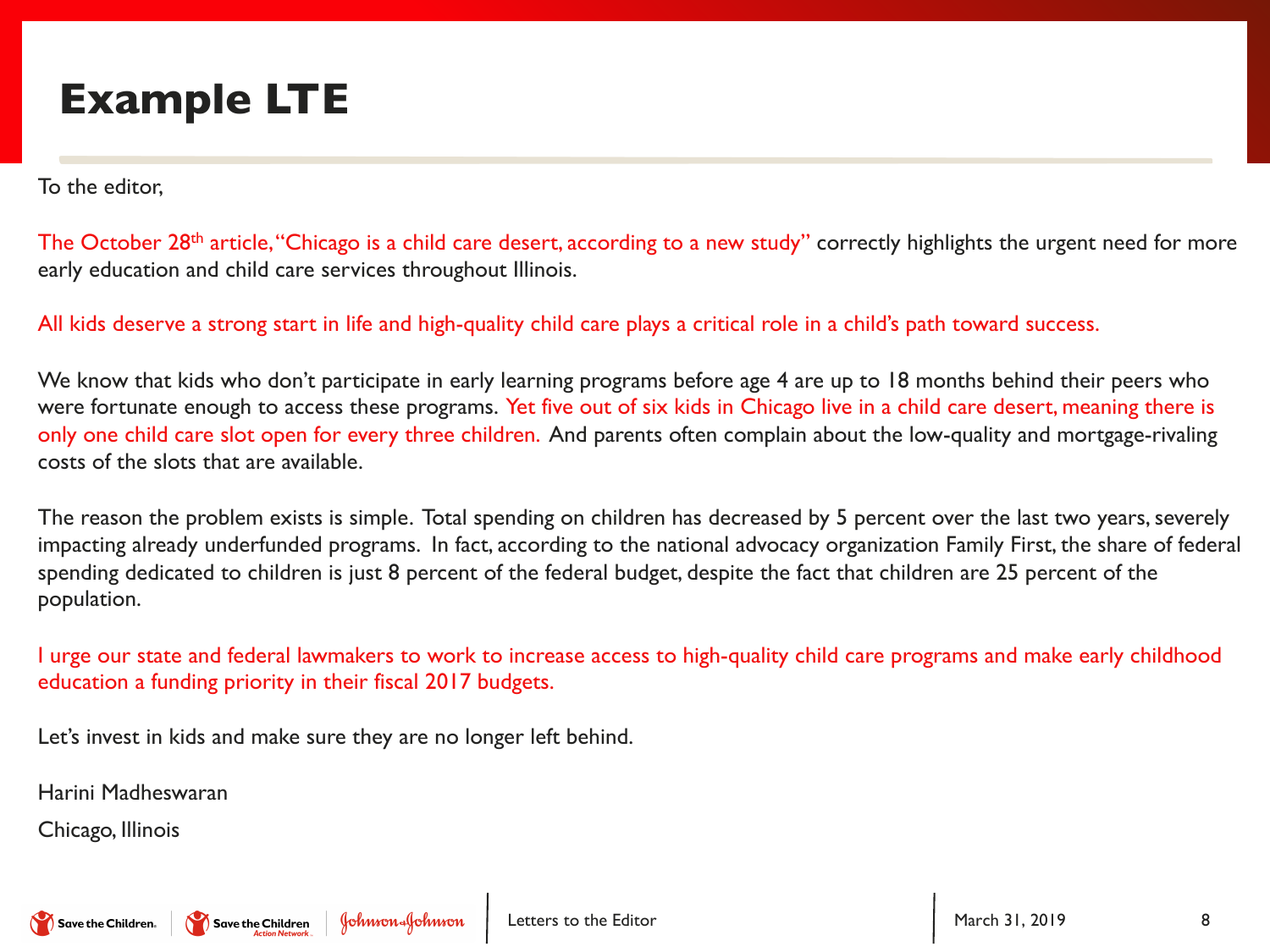

## Connect with your Mobilization Manager or staff contact to plan how to submit your new LTE!